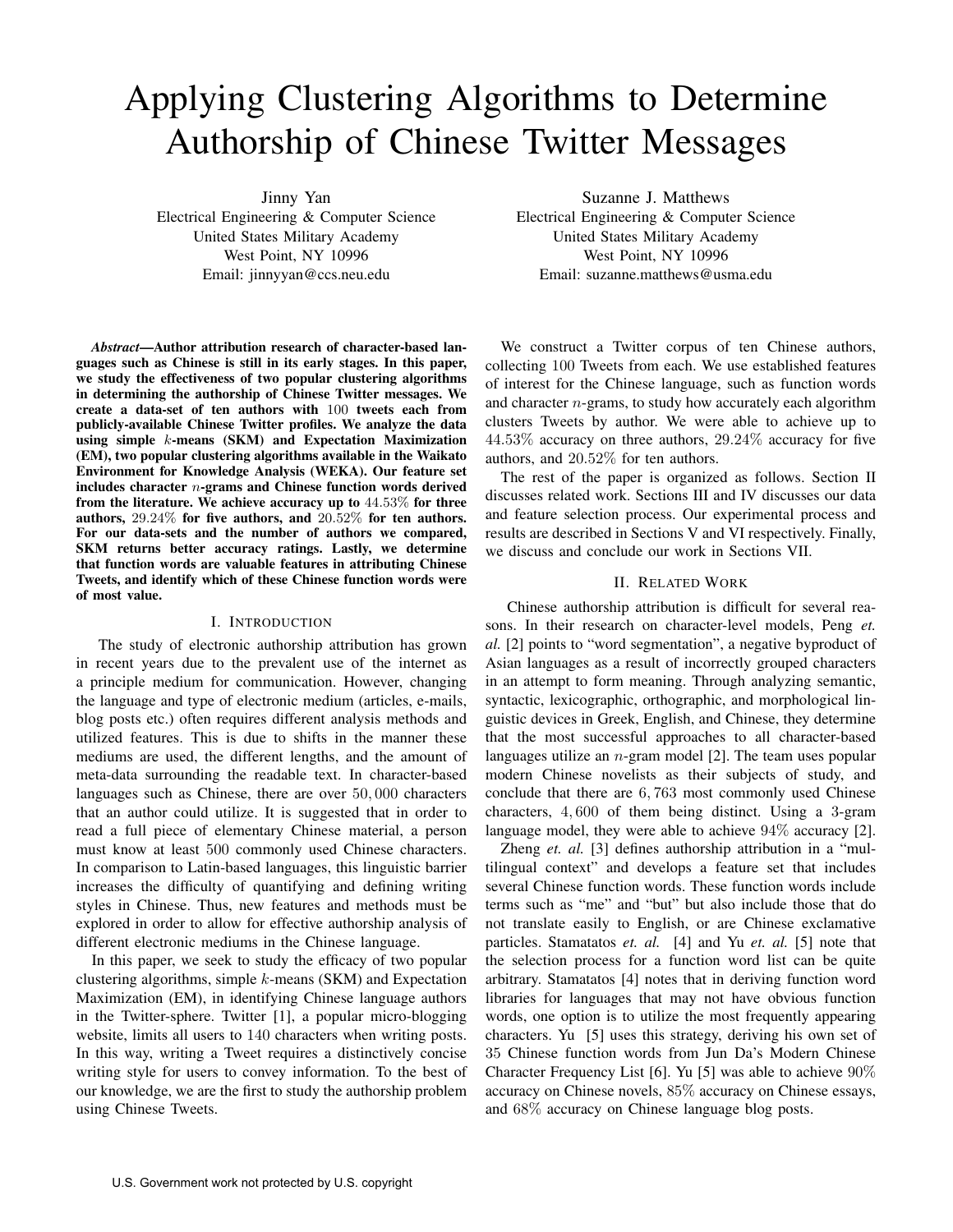Twitter authorship is particularly difficult. Silva *et. al.* [7] suggests that standard features that work well for authorship analysis on larger texts (e.g. syntactic measures, lexical richness) fair poorly on extremely short texts. Ledger *et. al.* [8] indicates that 500 words is the minimum threshold to obtain good authorship results; Hirst *et. al.* [9] was able to achieve good authorship accuracy in texts of around 200 words. Silva [7] used quantitative and emotive markers to classify Portuguese Tweets derived from 40 sets of 3 authors. Schwartz *et. al.* [10] used *n*-grams to great effect on a collection of English tweets, achieving above 55% accuracy on 50 authors and 100 English tweets. Boutwell *et. al.* [11] achieves up to 40.3% accuracy on a data-set of 120 English tweets and 50 authors. Layton *et. al.* [12] notes that 120 tweets per user is an "important threshold" because anything past that number gave a "small but non-significant increase in accuracy" [12]. This research influenced us to limit our data collection to 100 tweets per author. However, note that the data-set discussed in [12] is made up of English Tweets.

While both English Twitter data and Chinese writing styles have been separately studied extensively in the past, we believe ourselves to be the first to explore the authorship of Chinese tweets.

## III. DATA COLLECTION

We encountered several challenges in our data collection process. First, Twitter is blocked by the People's Republic of China (PRC). This severely limits our testing population to Twitter users in non-mainland territories such as Taiwan and Hong Kong, users in China that bypass the legal Firewall system, or Chinese-speaking users that immigrated to other countries.

Users in Taiwan or Hong Kong often include terms and vernacular choices in their Tweets that make it clearly identifiable that they are from those locations. Users in non-Chinese areas generally choose to write in the Chinese language with a substantial blend of the language of the country of residence, resulting in Tweets that lack enough usable Chinese material to analyze.

In the Peoples Republic of China (PRC), there exist three primary means of censorship: (1) "The Great Firewall of China", which prevents Chinese internet users from accessing certain Web sites altogether, (2) "keyword blocking", which sifts through an immense amount of data to prevent posts containing certain banned key words or phrases, and (3) "hand censoring", which differs greatly from the first two automated approaches of censorship [13]. Hand censoring is a laborintensive process that requires employing many individuals to tend to the constantly changing, infinitely complex, and endlessly growing cyberspace. This process also becomes difficult to standardize. To meet these demands, the PRC government is believed to have developed automated means to identify rising problems in social media and to "[clip] social ties whenever any collective movements are in evidence or expected" [13].

While a large existing population of Twitter users residing in the PRC utilize a Virtual Private Network (VPN) to gain illegal access to Twitter, many of these users would choose to use Twitter as a compilation tool, sharing inspirational quotes, funny jokes, and occasionally, be a forum for confessions from a large body of anonymous Internet users. This creates a significant problem, especially when it isn't particularly obvious. If the Tweets were not written by a single user, this would impede the accuracy of identifying an author's unique style.

In addition to these inherent challenges, the PRC government is known to implant false profiles on Twitter that display resounding support for the government [13]. In this way, it is as though the government is "catphishing", or using a false online identity in interaction, the general public by promoting certain government activities. These mass-generated pieces of data have the potential to invalidate our findings. The potential ability to capture the exact features, algorithm, and settings that can properly model a Chinese Twitter users writing style is particularly frightening. If writing style can be modeled, this implies that it can also be forged. With such capabilities in hand, the Chinese government can increase its ability to censor its people.

We develop new Chinese Twitter corpora by utilizing a data collection tool called Forsight, developed by Crimson Hexagon [14]. Upon entering a set of keywords, Forsight is able to extract all of the related data and export it to a Microsoft Excel file.

Our first use for Forsight was to identify authentic authors from which to extract data. By inputting Chinese keywords that were used much more often in colloquial language, equivalent to English words like "he", "she", "they", "or", and "and", we were able to view a list of Chinese Twitter users that met a certain standard of word usage.

In order to gather Tweets that best represent an authors colloquial language, we used the native Forsight filter to eliminate Tweets that were retweets (Tweets directly taken from other users), even if a portion of the Tweet was written by the current author. To enable this, we chose prolific users that Tweet many times over the course of a day and have a history of thousands of Tweets.

We then searched through the list of authors that met the criteria and eliminated sources that were clearly incomplete, developing a list of ten authors. In order for Forsight to track a specific author, it creates "monitors" that specifically track an individual Twitter handle. We created ten monitors to extract 100 Tweets per author. Of our total ten authors, two were identified as women, and five as men. Three users had unknown genders.

### IV. FEATURE SELECTION

We concentrated on function words and character  $n$ -grams for our experiments. In Chinese, a character could have a multitude of different functions and contextual meanings. Chinese "words" that have meaning in isolation can be found in a variety of forms: single characters, pairs, or even up to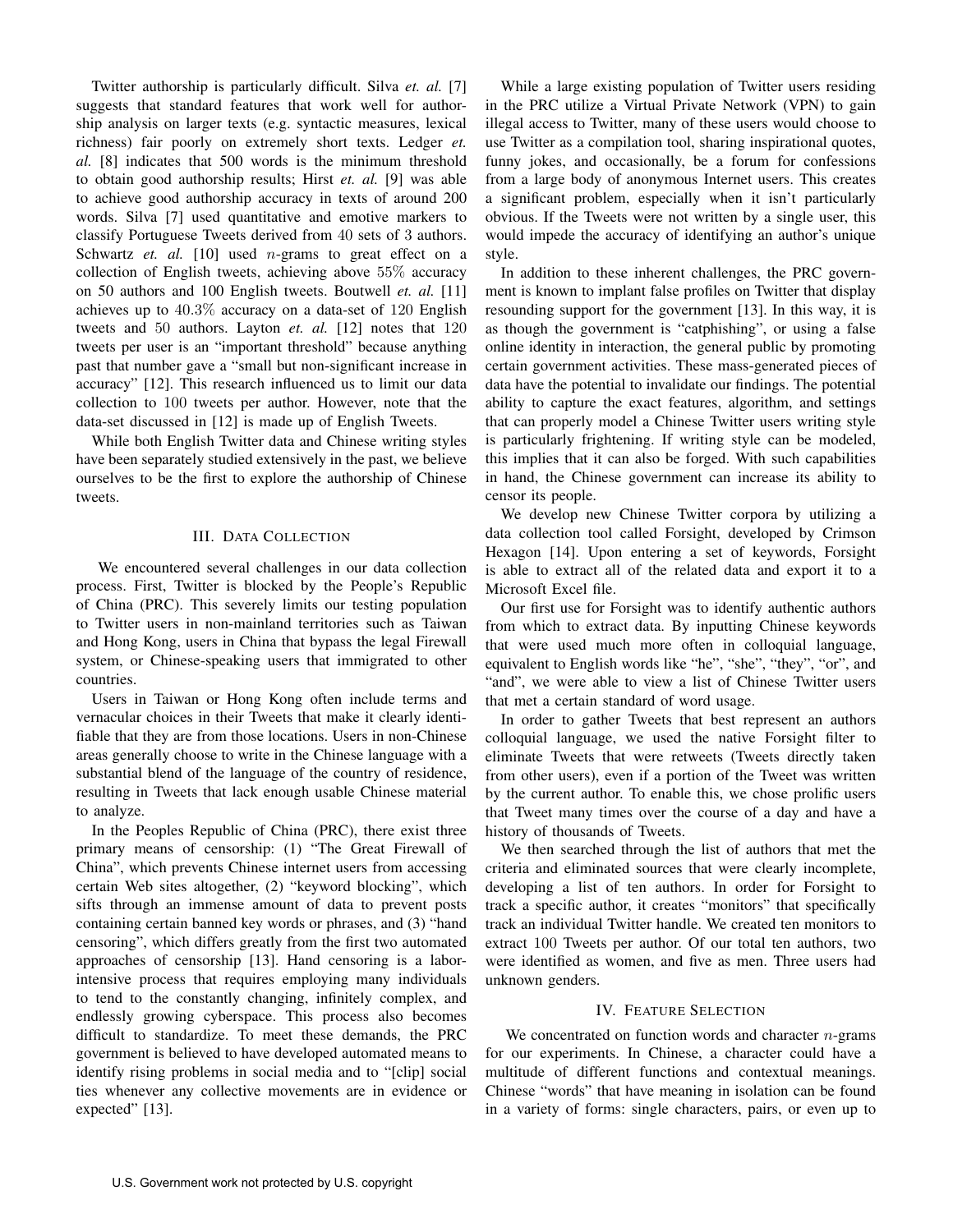|                 | 我 Me/I             | 啊 |                                     |  | 都 All                        |  |                           |  | $\angle$ of $\angle$ question |
|-----------------|--------------------|---|-------------------------------------|--|------------------------------|--|---------------------------|--|-------------------------------|
|                 |                    |   |                                     |  |                              |  |                           |  |                               |
| 偶Ⅰ              |                    | 呀 |                                     |  | $\chi$ also                  |  | 然 so 可 can                |  |                               |
|                 | 你 You              | 哎 |                                     |  | 是 Yes                        |  | 只 only 此 this             |  |                               |
|                 | 他 he/him           | 呢 | direct English trans.<br>(particle) |  | 就 on                         |  |                           |  | 但 but 被 passive               |
|                 | 的of                | 吧 |                                     |  | 无 no                         |  | 把 hold 如 if               |  |                               |
|                 | 地 (adv.)/ground    | 哦 |                                     |  | 其 it                         |  | 没 no 与 and                |  |                               |
|                 | 得 get/so           | 喔 |                                     |  | $\hat{\pm}$ all              |  | 那 that 在 at/in            |  |                               |
|                 | 着 The              | 噢 | $\frac{1}{2}$                       |  | 有 exist                      |  | $\bar{A}$ no $\bar{B}$ at |  |                               |
|                 | $\overline{f}$ The | 呵 |                                     |  | 以 according to 这 this 还 also |  |                           |  |                               |
|                 | 过 Pass             |   | 也 also                              |  | 而 but                        |  | 却 but 为 for               |  |                               |
| white $=$ Zheng |                    |   | $\bf{grey}$ bold = both authors     |  | black=Yu only                |  |                           |  |                               |

Fig. 1. Function Character Library

four-character idioms. We also considered the importance of Chinese function "phrases", function words that had more than one character, and decided to include character  $n$ -grams as features in our study.

## *A. Function Words*

We decided early in our experiment that in order for us to create a finite-length library, we would limit our function word library to include only single character words. In choosing function words, it is important that they would be common enough and distinct enough to define a voice for each of the authors. For our function word library, we used the single character function words identified by Zheng [3] and Yu [5], shown in in Figure 1. Cells that are shaded black contain function words that were only derived from the set of function words from [5]. White cells contain function characters that were identified only in the study by [3]. Cells shaded gray contain function characters identified by both studies. Most of these characters have the ability to be utilized as conjunctions or pronouns, but could also be contextually modified into another form of speech.

Both Zheng [3] and Yu [5] used different strategies to create their function word libraries. Zheng [3] sought to find characters that (when used) contribute to an author voice. Yu [5] on the other hand, used commonly used characters that were usually used by all types of speakers in order to convey any sort of information. The discrepancy in function word selection between the two studies is unsurprising. Different libraries may emphasize particular forms of speech or have different sizes. In his paper, Stamatatos [4] notes that he has witnessed English function word sets that ranged from 150 to 675 words.

#### *B. Character* n*-grams*

We utilize two different variations of  $n$ -grams in our study. While it has been claimed in previous research that 3-grams are most effective for studying Chinese Authorship Attribution, we realize this may not apply to all writing mediums [2]. Tweets have much less text than novels, and this could have an impact on the ability to use  $n$ -grams to classify our Tweets.

In order to test this, we created two "sliding-window" functions for extracting 2-grams and 3-grams from our collection

| Num.                     | <b>Feature Set</b> | <b>SKM</b>         | EM    |
|--------------------------|--------------------|--------------------|-------|
| Authors                  |                    |                    |       |
| 3                        | Full               | 44.53              | 38.33 |
| 3                        | $2$ -gram          | 37.63              | 38.90 |
| 3                        | 3-gram             | 35.67              | 35.51 |
| 3                        | Function           | 43.31              | 40.28 |
| 5                        | Full               | 29.24              | 27.90 |
| 5                        | $2$ -gram          | 24.36              | 22.81 |
| 5                        | 3-gram             | $21.\overline{99}$ | 22.58 |
| $\overline{\mathcal{L}}$ | Function           | 28.72              | 25.85 |
| $\overline{10}$          | Full               | 20.52              | 17.23 |
| 10                       | $2$ -gram          | 14.94              | 10.36 |
| $\overline{10}$          | 3-gram             | 12.55              | 10.36 |
| 10                       | Function           | 19.32              | 17.03 |
|                          | TABLE              |                    |       |

AVERAGE PERCENT ACCURACY RETURNED FROM WEKA.

of Chinese Tweets. Much of the difficulty with executing this form of feature extraction was the @ and # symbols that would be embedded in the middle of the Tweets. This proved to be an obstacle, preventing a seamless transition through the piece of Unicode text.

#### V. EXPERIMENTAL METHODOLOGY

We used WEKA [15], a popular software package developed by researchers at the University of Waikato, to run our clustering algorithms. WEKA is one of the most popular packages for running data mining tasks. WEKA's user interface is simple and powerful, with various algorithms for classifying and clustering data.

For the scope of this project, we chose to focus on the simple k-means (SKM) and Expectation Maximization (EM) clustering algorithms in WEKA. Our goal was to determine how well our selected features could accurately cluster authors. Simple k-means and EM algorithms have the reputation of performing better than hierarchical clustering algorithms [16]. We were also motivated by the success of Iqbal *et. al.* [17] in using SKM and EM for successfully clustering authors.

Due to the aforementioned data restrictions, we collected only 100 Tweets per author. Our feature sets include 2-grams only (2-gram), 3-grams only (3-gram), function words only (Function), and all the features combined (Full). For each author, the top 10 most frequent features were considered. Modeling Iqbal *et. al.*'s experimentation, we chose to cluster samples of 3, 5 and 10 authors.

## VI. RESULTS

Table I provides an overview of our WEKA experiments. For each author number  $n < 10$ , we generated 10 random sets of n authors, and noted the accuracy of SKM and EM returned in WEKA. The numbers shown in Table I therefore represent the average of 10 runs.

Surprisingly, the 2-gram and 3-gram feature sets on their own did not provide the highest accuracies. For three authors, the Full set proved to be the most successful, yielding 44.53% accuracy with SKM. For our use of EM, the Function set was the most accurate, yielding a 40.28% accuracy with EM.